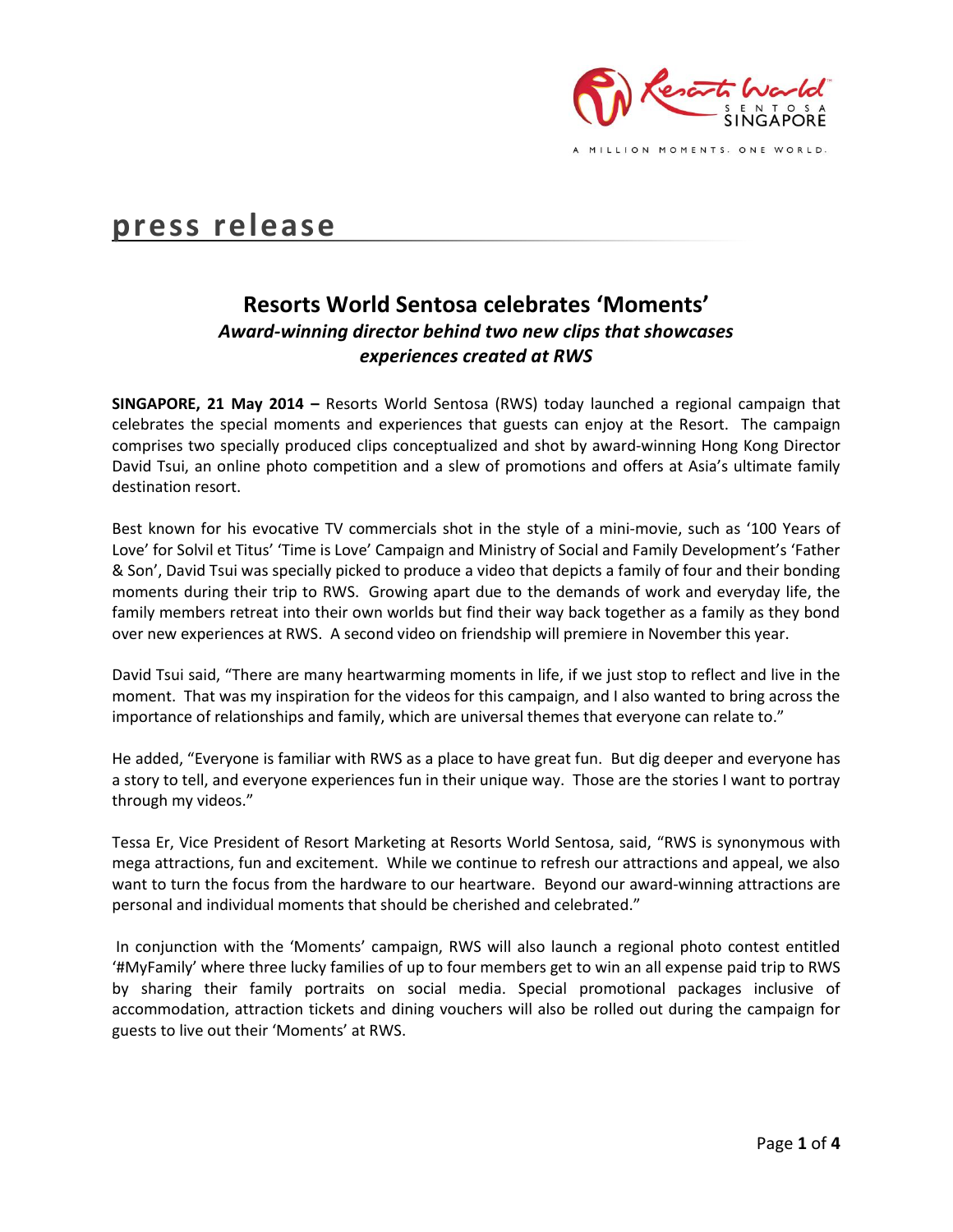

A MILLION MOMENTS. ONE WORLD.

"We urge everyone to come create your own moments at Resorts World Sentosa, and tell us your stories. For those who have been our fans, come and create new moments as new attractions are added. This June, the popular Trickeye Museum hailing from Korea will be opening at the Waterfront. At Universal Studios Singapore, we have just held our inaugural Easter festival, and will be hosting the fourth edition of the highly popular and successful Halloween Horror Nights. By the end of 2014, Universal Studios Singapore will also launch a brand new attraction," she added.

For more information on the contest and packages, as well as showreels and special point of view album, please visit [www.rwsmoments.com.](http://www.rwsmoments.com/)

-Ends-

### **ABOUT RESORTS WORLD SENTOSA**

Resorts World Sentosa (RWS), Asia's ultimate destination resort, is located on Singapore's resort island of Sentosa. Spanning 49 hectares, the resort opened in January 2010 and welcomed over 45 million visitors in its first three years of opening. RWS is home to two mega attractions - the region's first-andonly Universal Studios theme park and the Marine Life Park, which comprises the S.E.A. Aquarium (one of the world's largest aquariums) and Adventure Cove Waterpark. Other attractions include a Maritime Experiential Museum, an award-winning destination spa, a casino, six unique hotels, the Resorts World Convention Centre, celebrity chef restaurants, and specialty retail outlets. The resort also offers worldclass entertainment, from original resident productions to concerts and public shows such as the Crane Dance and the Lake of Dreams. RWS was named "Best Integrated Resort" in 2011, 2012 and 2013 at the TTG Travel Awards which recognises the best of Asia-Pacific's travel industry.

RWS is wholly owned by Genting Singapore, a company of the Genting Group. For more information, please visi[t www.rwsentosa.com.](http://www.rwsentosa.com/)

### **MEDIA CONTACTS**

**For further information, please contact:**

**Resorts World Sentosa**  Tan Zhi Juan Tel: +65 6577 9725 Email: [zhijuan.tan@RWSentosa.com](mailto:zhijuan.tan@RWSentosa.com)

### **ATE Integrated Communications**

Debbie Pereira Tel: +65 6592 0543 Email: [debbie@ate.bz](mailto:debbie@ate.bz)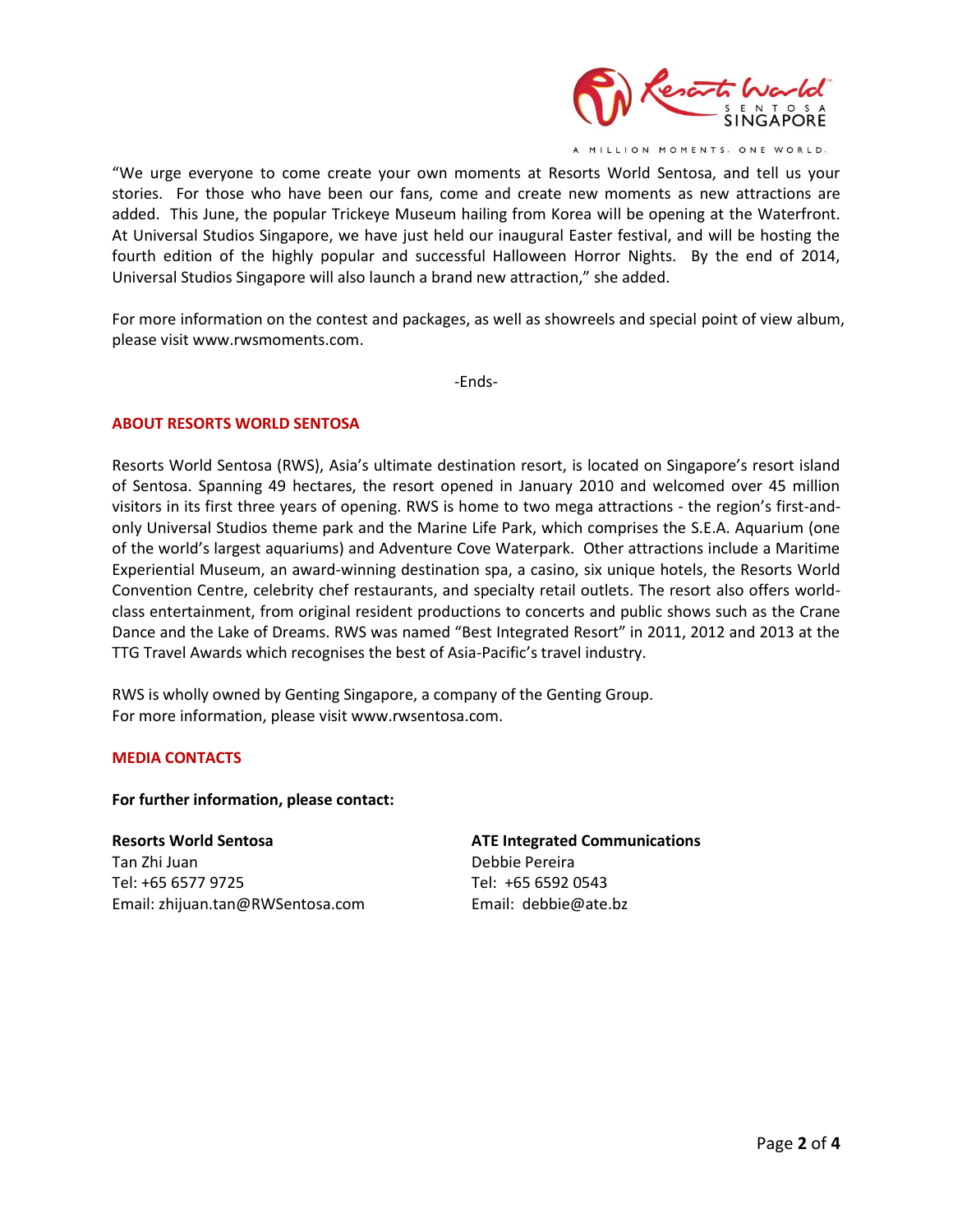

MILLION MOMENTS. ONE WORLD.

#### **Note to Editors**

1. Please use the following photo captions for visuals.

2. High resolution photos can be downloaded from link: <https://app.box.com/s/f62haztihsuzu1ds5soa>

*3.* All photos are to be attributed to: *Resorts World Sentosa elements and all related indicia TM & © 2014 Resorts World at Sentosa Pte. Ltd. All Rights Reserved.* 



regional campaign that celebrates the special moments and experiences that guests can enjoy at the Resort. The campaign comprises two specially produced clips conceptualized and shot by award-winning Hong Kong director David Tsui, an online photo competition and a slew of promotions and offers at Asia's ultimate family destination resort.

Resorts World Sentosa (RWS) has launched a



Resorts World Sentosa (RWS) has launched a regional campaign that celebrates the special moments and experiences that guests can enjoy at the Resort. The campaign comprises two specially produced clips conceptualized and shot by award-winning Hong Kong director David Tsui, an online photo competition and a slew of promotions and offers at Asia's ultimate family destination resort.



Resorts World Sentosa (RWS) has launched a regional campaign that celebrates the special moments and experiences that guests can enjoy at the Resort. The campaign comprises two specially produced clips conceptualized and shot by award-winning Hong Kong director David Tsui, an online photo competition and a slew of promotions and offers at Asia's ultimate family destination resort.